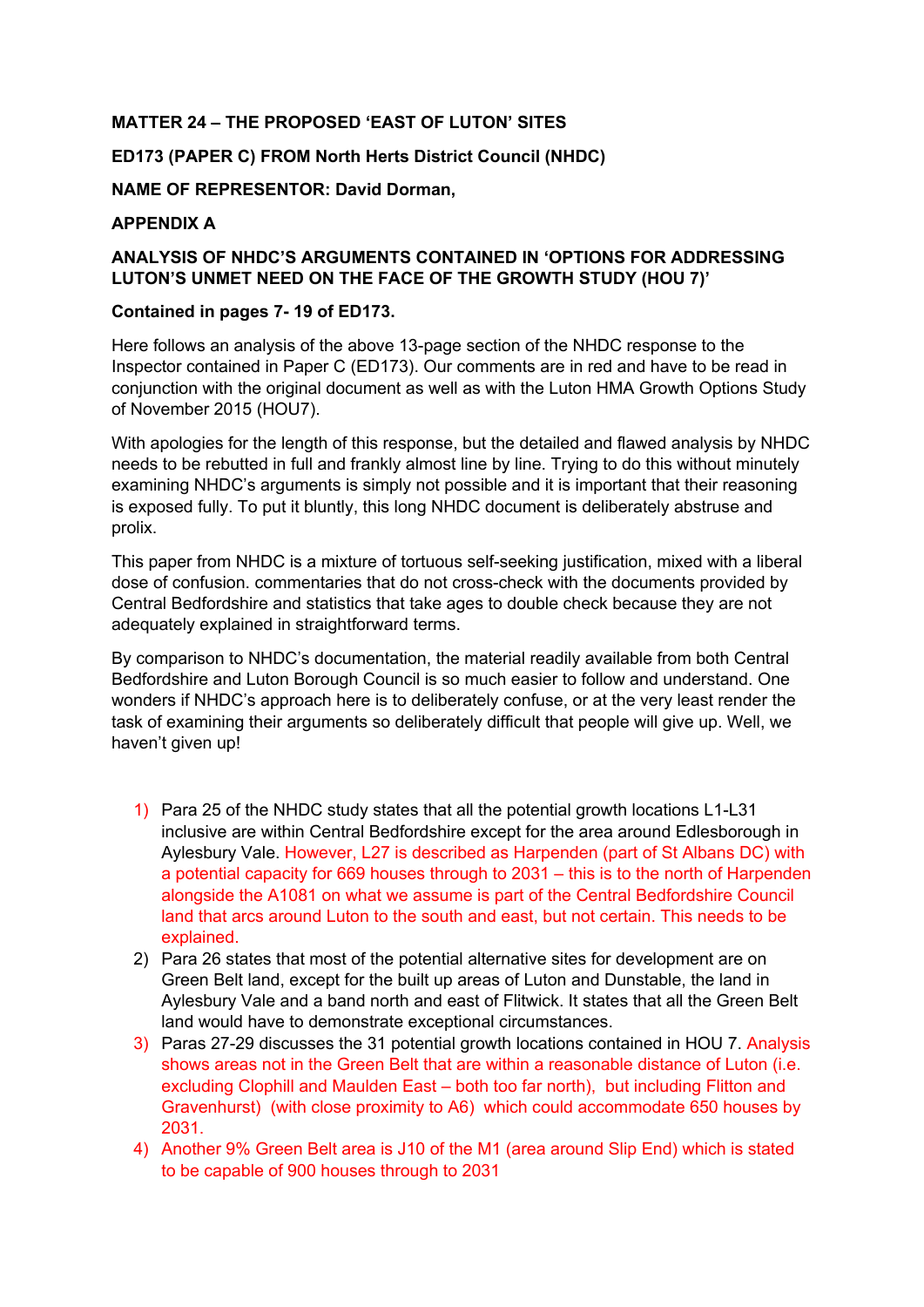- 5) Also at 0% Green Belt is Edlesborough which could provide 1,200 houses through to 2031
- 6) There is one other area with low Green Belt visibility Caddington West (at 13% Green Belt) - able to provide 368 houses in the period up to 2031.
- 7) Total capacity of these areas could be up to 3,118 houses .All of the areas would have to have public transport provision.
- 8) Therefore there is less damage to the Green Belt from these sites, more houses than the 2,150 from the East of Luton sites and all assessed under the Growth Options study as having high overall viability compared to East of Luton which was described as medium viability.
- 9) Under the sub-heading '**potential alternative options adjoining Luton, Dunstable and Houghton Regis'** the options apparently available noted in Para 30 that are contiguous to Luton other than the East of Luton sites are examined – notably L20 (North of Luton), L21 (Butte**r**field North), L23 (Butterfield South), L24 (West Luton), L25 (Caddington), L26 (adjacent to Slip End and close to J10 of the M1) and L28 (West Dunstable).
- 10) These seven sites could deliver an estimated housing capacity as follows:
	- $L20 2000$ ;  $L21 900$ ;  $L23 330$ ;  $L24 1,500$ ;  $L25 368$ ,  $L26 900$  and  $L28 1$ 1,200
	- That is a total housing provision up to 2031 estimated at 7,198 houses.
	- Perhaps more tellingly some of these areas seems to have greater capacity for long term development than is the case for the area East of Luton. These show: L20 – 8,150 (an increase of 6,150) ; L21 – 1,205 ( an increase of 305), L23 – no further increase possible; L24 - 9,884 (an increase of 8,384); L25 - no further increase possible;  $L26 - 1.107$  (an increase of 207) and  $L28 - 3.093$  (an increase of 1,893 ) (Source: HOU7 Table 1 – Assessment Findings for all locations Luton HMA Growth Options Study November 2016)
- 11) Interestingly, and perhaps cynically in terms of making its argument below, NHDC makes no mention of this longer term potential. It is no secret that the land around the East of Luton will be full to capacity if the 2,150 houses are built, whereas these other contiguous sites to the west and north of Luton will be able to deliver 7,198 houses through to 2031, but in the longer term and, taking into account the land in these areas is part of a major urban conurbation encompassing Luton, Dunstable and Houghton Regis – it can be argued the development of more houses in these areas will be much less intrusive than that proposed for East of Luton - they can potentially deliver a further 16,939 houses in the longer term. Surely it is far better to focus development on areas such as this which will form part of a bigger metropolitan area where there is already huge amounts of housing, rather than despoiling rural villages and Green Belt in North Hertfordshire.
- 12) In para 31 NHDC makes much of the fact that only three of these growth locations (L24, L25 and L26) 'do not make a strong Green Belt contribution'. All of the other growth locations, as well as the East of Luton sites are seen to make a strong Green Belt contribution.
- 13) So, whilst East of Luton could deliver 2,150 houses at the maximum if it was developed, the combined capacity of L24, L25 and L26 up to 2031 is 2,768. On the face of it therefore, these three sites with a much lower or negligible Green Belt impact than East of Luton could deliver not just the same number of houses close to Luton to meet Luton's unmet needs, but a further 618 houses through to 2031.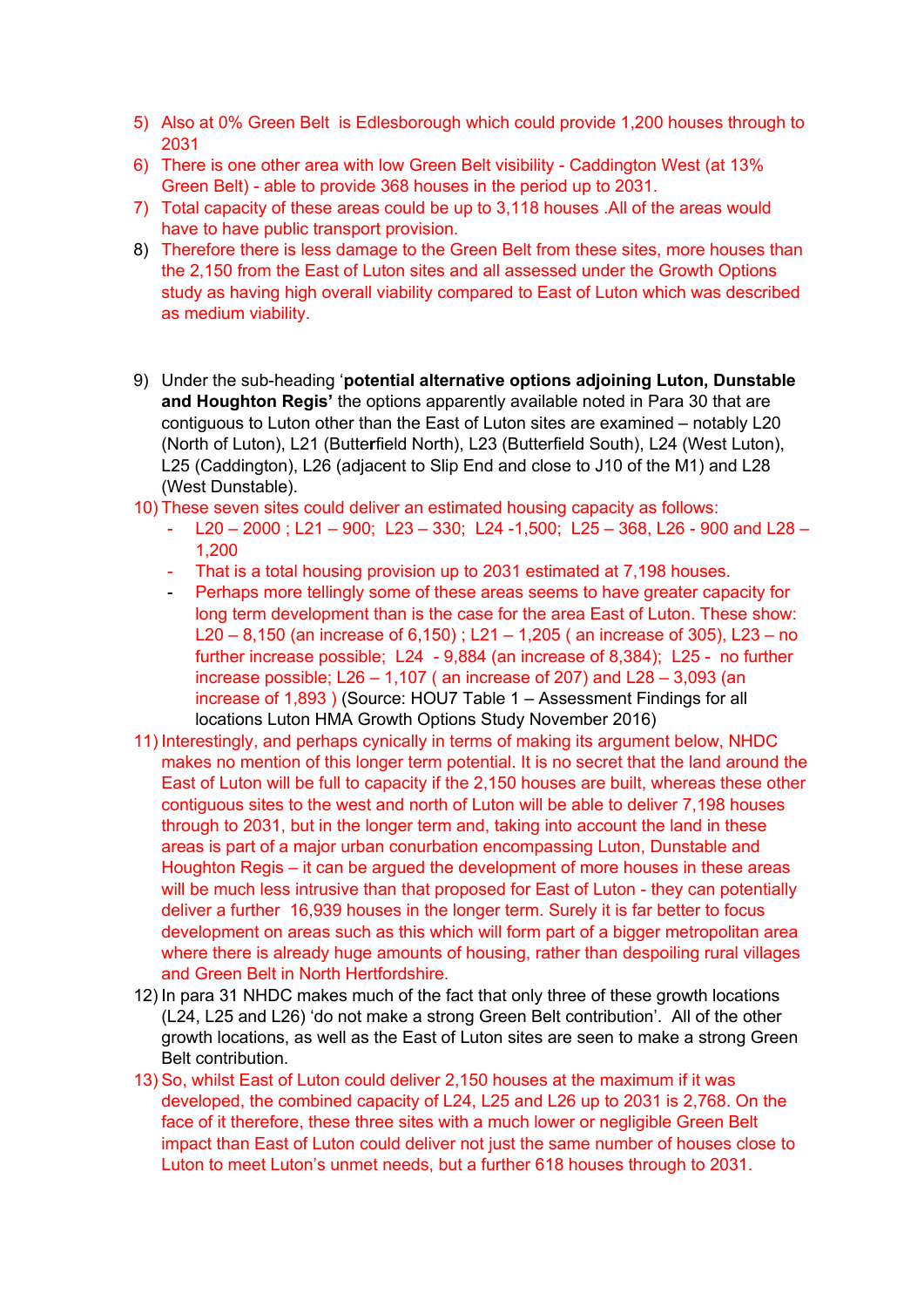Furthermore in the longer term, if required, the assessed capacity increase for these three sites is a further 8,591 houses – at much less cost to the Green Belt.

- 14) Yet in their arguments in Para 31 and the associated (and rather confusing) tabulation NHDC points out that of these three sites (L24, L25 and L26), L24 – west of Luton has a relatively high exposure to the Green Belt which rather flies in the face of their statement above that L24 is one of those sites that 'does not make a strong Green Belt contribution'. They can't have it both ways!
- 15) Nonetheless, taking this at face value and looking at Table 3.3 in HOU7 (page 26) which analyses the contribution to Green Belt purposes of potential development locations, we see that in L24 there is in fact one parcel of land assessed as making a moderate Green Belt contribution and measuring 11% of the L24 area. The remaining 89% is assessed as making a relatively strong Green Belt contribution (we note that this assessment in itself is less that the assessment for the East of Luton sites).
- 16) 11% of the assessed housing capacity of L24 through to 2031 comes to some 165 houses.
- 17) L25 has two parcels of land making up the potential allocation one assessed as strong for the purposes of the Green Belt (representing 13% of the allocation) and the remaining 86% assessed as making a moderate Green Belt contribution. 86% of the proposed housing in L25 comes to 316 houses.
- 18) L26 is assessed as making only a moderate GB contribution across the whole allocation so the housing potential of 900 stays intact.
- 19) Thus, taking this NHDC argument at face value this suggests that the three parcels of land (L24, L25 L26) could only contribute 1,381 houses up to 2031 to meet Luton's unmet needs without any significant detrimental effect on the Green Belt.
- 20) In the longer term, we have seen that L24 across its entire allocation could deliver a further 8,384 houses. It is impossible to assess from these tabulations in HOU7 how many of those might fall within the area of L24 assessed as making a moderate GB contribution. A possible 11% contribution would yield 922 houses for example.
- 21) L25 has no capacity beyond its assessed total of 368 to deliver any more homes in the long run.
- 22) L26 would be able to deliver a further 207 homes in the longer run without any great effect on the Green Belt.
- 23) It could be therefore that two of these areas (L24 and L26) could potentially deliver up to a further 1,129 houses in those areas.
- 24) Whist this latter figure is conjectural and looking at the longer term potential, we can definitely see that the three areas L24, L25 and L26 can deliver 1,381 houses without a strong effect on the Green Belt through to 2031. This is only 569 less than the potential development East of Luton of 1,950 houses to help meet Luton's unmet needs. Far better surely to develop these west of Luton sites in preference to East of Luton and find the shortfall of 569 houses from elsewhere in Central Bedfordshire or indeed from within Luton's own house building programme.
- 25) As we have seen from our study of Luton's past, present and planned house building rates it will almost certainly deliver nearly 4,000 extra houses (3,872) in the period to end 2031
- 26) If these developments are taken forward as Luton intends, and is combined with the housing that could be delivered in L24, L25 and L26 from Central Bedfordshire – close to Luton's boundary - sufficient houses would be delivered to render a contribution from the East of Luton sites as not required. This also takes no account of the proposed North Houghton Regis site which plans to deliver 4,818 houses by 2031.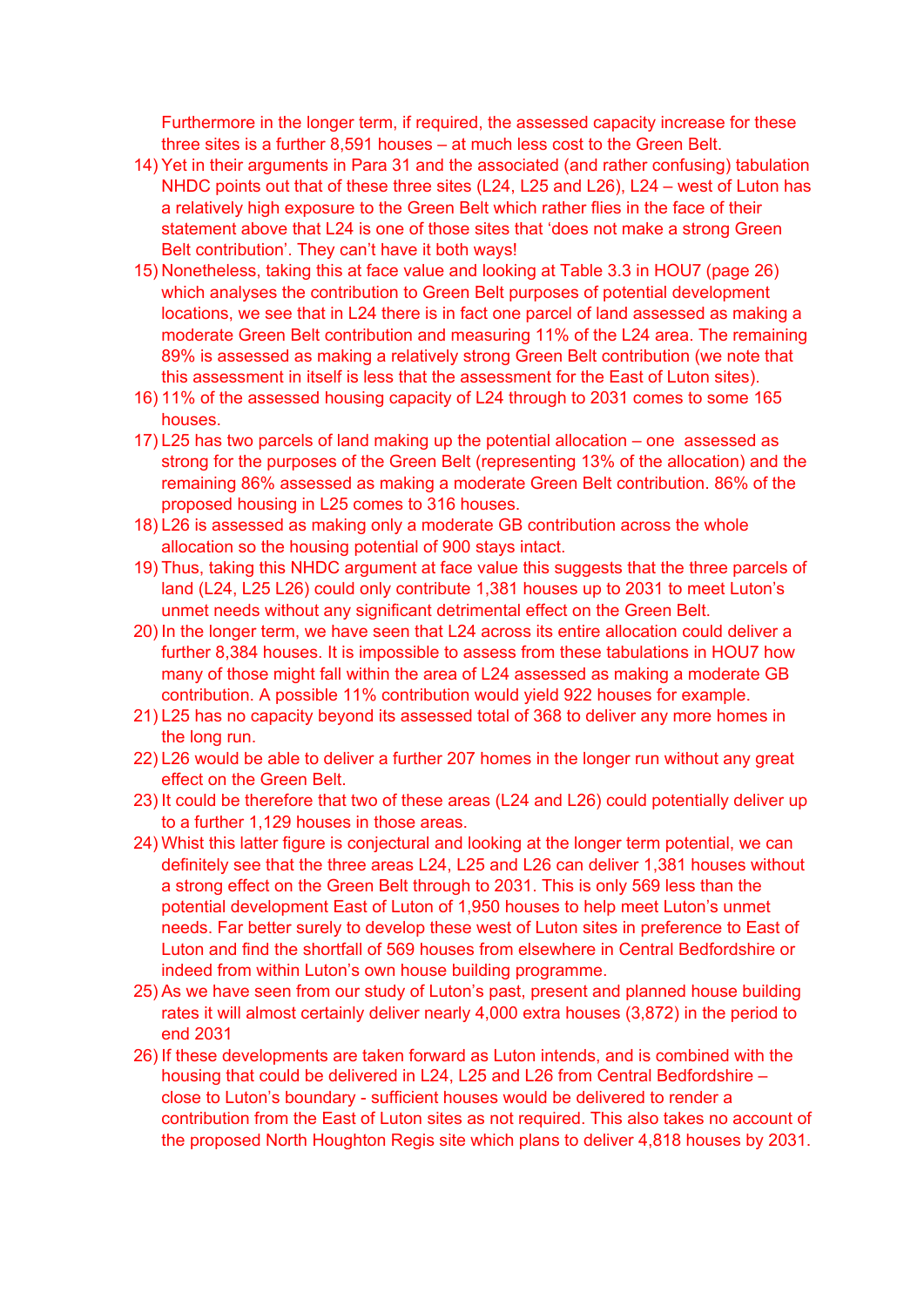- 27) In para 33 NHDC states that the "Growth Study (HOU7) does not identify sufficient alternate potential growth locations around the Luton, Dunstable & Houghton Regis conurbation that would allow Luton's unmet housing needs to be met."
- 28) This is a disingenuous and sloppily worded statement. Luton's unmet housing need is assessed at 9,300 homes (of which 7,350 is meant to come from Central Bedfordshire and the balance of 1,950 from East of Luton), Of course this area of Central Bedfordshire on its own would not be expected to meet Luton's unmet housing needs on its own, though the addition of the new North Houghton Regis site does make a huge difference to this calculation. Whilst NHDC argues that Luton's unmet housing need should be met from areas of close contiguous proximity to the Luton boundary, they seem to have ignored the new North of Hpughton Regis site which is strongly contiguous.
- 29) However, our analysis based upon the figures presented in the HOU7 Growth Study – shows that parcels of land within those areas close to the Luton boundary to the west in Central Bedfordshire, which do not contribute in any significant way to the purposes of the Green Belt, can contribute 1,381 houses to meet Luton's unmet needs.
- 30) NHDC resolutely refuses to study the track record within Luton Borough itself in terms of house building – surely this would be a pre-requisite for any local authority seeking how it might have to contribute to an unmet need arising from its neighbour, especially if the land it was proposing for its contribution is assessed as having the strongest Green Belt protection?
- 31) We show that combining the 1,381 homes with the extremely likely building of a further minimum of 3,872 extra houses within Luton on identified brownfield sites during the period of the Local Plan through to 2031 over and above its stated goal of a minimum of 8,500 homes will result in a reduction in the unmet need from 9,300 to 4,047 over the period.. The allocation from Central Bedfordshire's North Houghton Regis site alone will cover that shortfall.
- 32) From Para 34 onwards under the sub-heading '**Potential alternate options with strong public transport links to Luton, Dunstable and Houghton Regis** NHDC seeks to study whether any other potential locations within Central Bedfordshire could make a contribution to meet Luton's unmet housing if these other areas had strong public transport links to Luton. The notion here seems to be that if further-afield areas had good transport links they perhaps might be preferable to those areas already studied that are contiguous with the Luton boundary particularly if Green Belt harms could be lessened.
- 33) It is interesting to note that all this discussion focuses on purely public transport modes such as railways and bus links. Whilst this is laudable of course, surely the harsh reality is that roads also need to be taken into consideration here. There is no magic planning wand that can pretend that commuters/travellers from further afield will for sure travel on public transport – no matter how good it might be – especially if their destination might involve multiple mode changes from train to bus for instance. People will take what is the most convenient solution and in that regard it is surely wise in planning terms to factor in the possible use of cars on trunk roads to connect with the Luton conurbation – e.g. M1, A6 etc. The planned M1/A6 link road together with 4,818 houses to the North of Houghton Regis is instructive here, surely.
- 34) Notwithstanding the above observation, we shall continue to analyse the NHDC case as it is presented.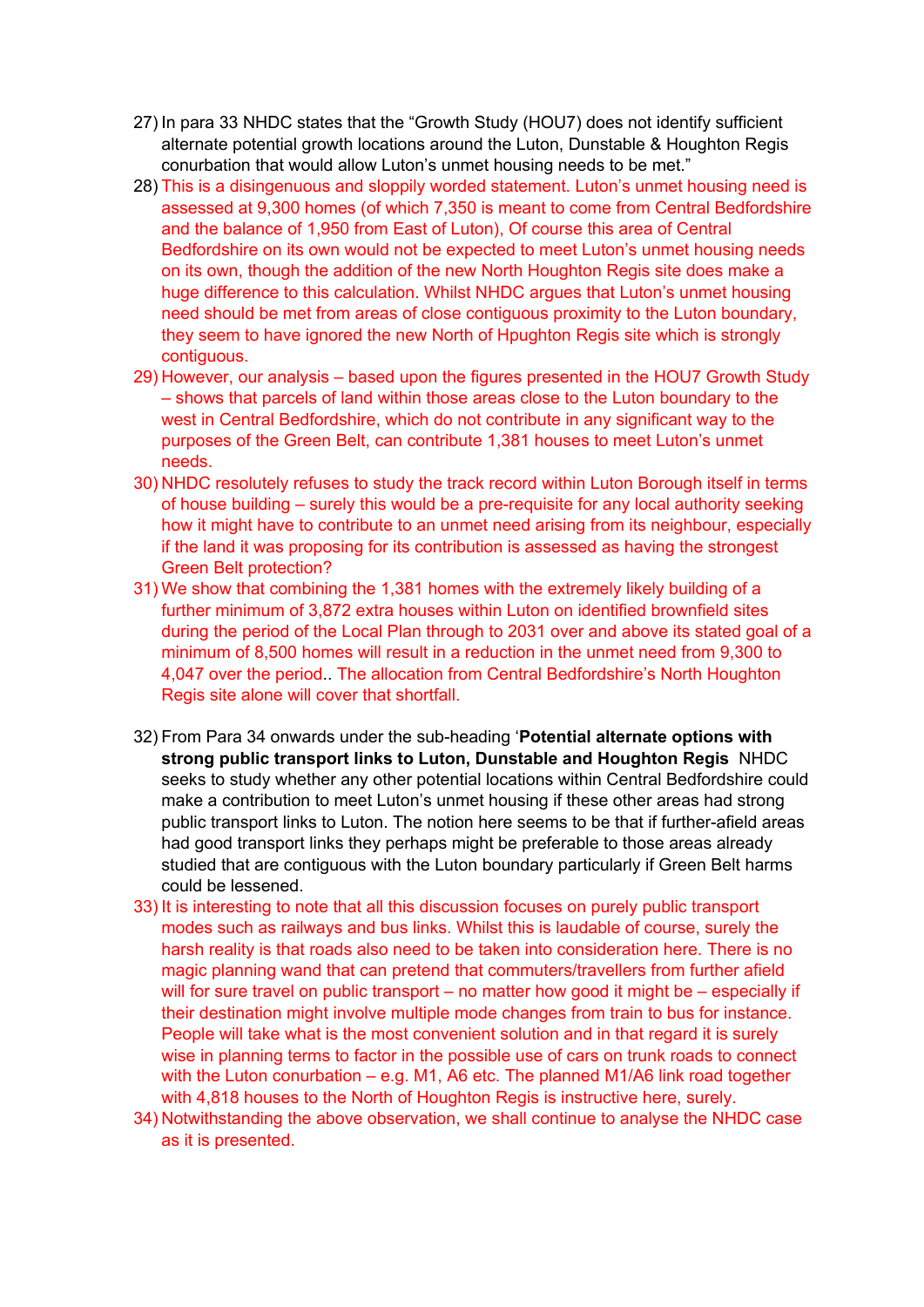- 35) NHDC states that in addition to the seven potential growth locations already studied, a further 5 can be considered because of their good proximity to public transport links (no further than 1200m away from services). These are:
	- L5 Flitwick West; L6- North of Flitwick; L7 Flitwick East; L11 North of Harlington and L12 – Harlington West.
- 36) These five sites could deliver an estimated housing capacity through to 2031 as follows:
	- $-$  L5 1500; L6 900; L7 648; L11 593; L12 1500
- 37) That is a total housing provision up to 2031 estimated at 5,141 houses.
- 38) As seen in the study of locations contiguous to Luton, some of the further afield locations do have potential to deliver more houses over a longer period of time unlike the East of Luton sites, as follows:
	- L5 2,368 (an increase of 868); L6 1,693 (an increase of 193); L7 (site full no increase); L11 – (site full no increase); L12 – 2,961 (an increase of 1,460)
- 39) This represents a housing increase in the longer term from these areas of 2,521.
- 40) Using NHDC's own analysis methodology to ascertain what percentage of these parcels falls within areas that are assessed as making a moderate or relatively strong contribution to the Green Belt ( as opposed to a Strong contribution as is the case with the East of Luton site) and taking this at face value we see the following:
	- L5 has 28% of its land parcel making a relatively strong harm to the GB yielding 420 houses
	- L6 has almost all of its land (96%) making a relatively strong harm to the GB yielding 864 houses
	- L7 also has a high proportion of its land (99%) making no more than a relatively strong harm to the Green Belt – yielding 642 houses
	- L11 similarly has a high (99%) of its land contributing no more than relatively strong harm to the Green Belt – yielding 587 houses
	- L12 has a smaller percentage (88%) contributing no more than relatively strong harm to the Green Belt – yielding 1,320 houses
- 41) Therefore using NHDC's own methodology which includes the epithet ' relatively strong harm' to the Green Belt we can see that these 5 locations could still deliver 3,833 houses through to 2031
- 42) In the longer term, as with the sites close to Luton, these five areas could potentially deliver a further 2,521 houses – though it is impossible to state from the tabulations presented whether these would be in areas of up to relatively strong harm to the Green Belt or the much more serious 'strong harm' to the Green Belt.
- 43) However we can see definitely that these five areas can deliver 3,833 houses without a strong effect to the Green Belt through to 2031 and with longer term potential for more if required/desired – unlike the East of Luton site.
- 44) Adding these figures to the L24, L25 and L26 housing figures we have calculated above that could be built to help Luton's unmet needs – 1,381 houses, we arrive at a figure of 1,381 + 3833 = 5214 houses
- 45) And remember, there is also the extra house building coming from within Luton itself of 3,872. The overall total therefore likely to be available comes to 9,086 which is only just shy of the 9,300 said to be the unmet housing need from Luton.
- 46) So the conclusion drawn by NHDC in para 39 that the Growth study **'does not identify sufficient alternate potential growth locations with strong links to Luton**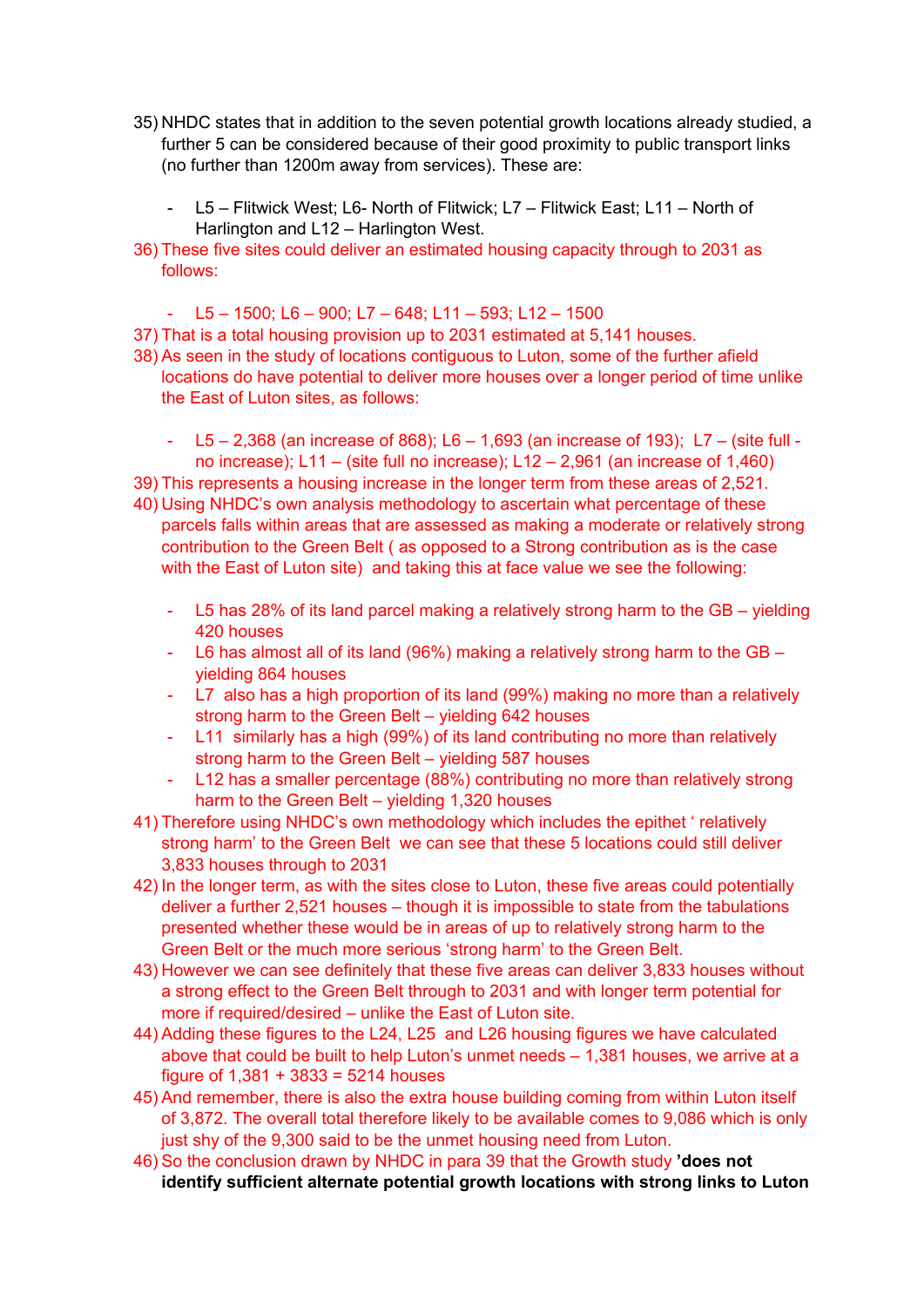**– through either physical proximity or high-quality public transport accessibility – that would allow for Luton's unmet housing needs to be met on land that is preferable to the East of Luton sites in Green Belt terms'** is not really true – it is disingenuous at best. What we have demonstrated is that these sites **plus the ignored Luton Borough building record** could deliver 9,086 houses through to 2031. And don't forget these figures do not include the 4,818 houses expected from the new North Houghton Regis site. BUT we also have yet to look at the wider Central Bedfordshire geographical area.

- **47)** Para 40 onwards in the NHDC response looks at '**potential alternate growth options across the Luton HMA'**
- 48) It has to be said that trying to double check NHDC's stated figure of approx. 12,800 houses in the Growth Study (excluding East of Luton) that fall within locations and parts of locations having less than a 'strong' Green Belt contribution was tortuous to say the least. Is it deliberate that a figure is given without any explanation as to how it is arrived at?
- 49) We checked the two tables from HOU7 3.3 and 4.1 to assess this figure. Table 3.3 breaks down the contribution to the Green Belt of the HMA growth locations and where it gives the %age of each location that falls within moderate, relatively strong, or strong contribution to the Green Belt.
- 50) This was then double-checked with Table 4.1 which gives the estimated net capacity up to 2031 of each location and the percentage applied to the net housing capacity figure to give a value of houses approximately. that would not cause strong harm to the Green Belt. Our analysis came to 12,532 houses which given the variations in percentages and areas is close enough to 12,800 quoted by NHDC – but it took ages to work this out.
- 51) We have a further query although both NHDC and ourselves have included the areas L1 (Clophill), L2 (Maulden East), L8 (Flitton), L9 (Gravenhurst) and L31 (Edlesborough) in this calculation, those areas were not included in Table 3. 3. of HOU 7 This seems puzzling since all these areas registered as no effect on the Green Belt whatsoever. – why have they been removed from this consideration as able to meet some of Luton's unmet housing need?
- 52) There then follows a further confusing tabulation from NHDC in Para 40. The figures inserted bear little resemblance to anything we have been able to calculate ourselves to marry to those quoted thus far.
- 53) It has to be said that being presented with such difficulties in trying to understand how NHDC calculates its figures does give us a less than warm feeling towards the Council – if simple enough figures are masked in this way it does tend to cast doubt on the integrity of the Council.
- 54) **And the conclusion reached in Para 41 simply is not true based on our analysis. There are quite a few locations in Central Bedfordshire within the Luton HMA on land better suited than the land to the East of Luton sites that can help meet Luton's unmet housing needs. And we repeat: this statement does not include the new North Houghton Regis site nor the extra housing planned to be built by Luton itself**.
- **55)** From Para 42 onwards NHDC looks at **Central Bedfordshire's draft Local Plan for options to meet Luton's unmet housing needs.**
- 56) Para 44 onwards has comments from NHDC about the decision by CBC in its draft Local Plan not to put forward the site L24 (West Luton) which has a capacity of 1,500 through to 2031 but a long term capacity assessed at nearly 10,000 houses (9,984).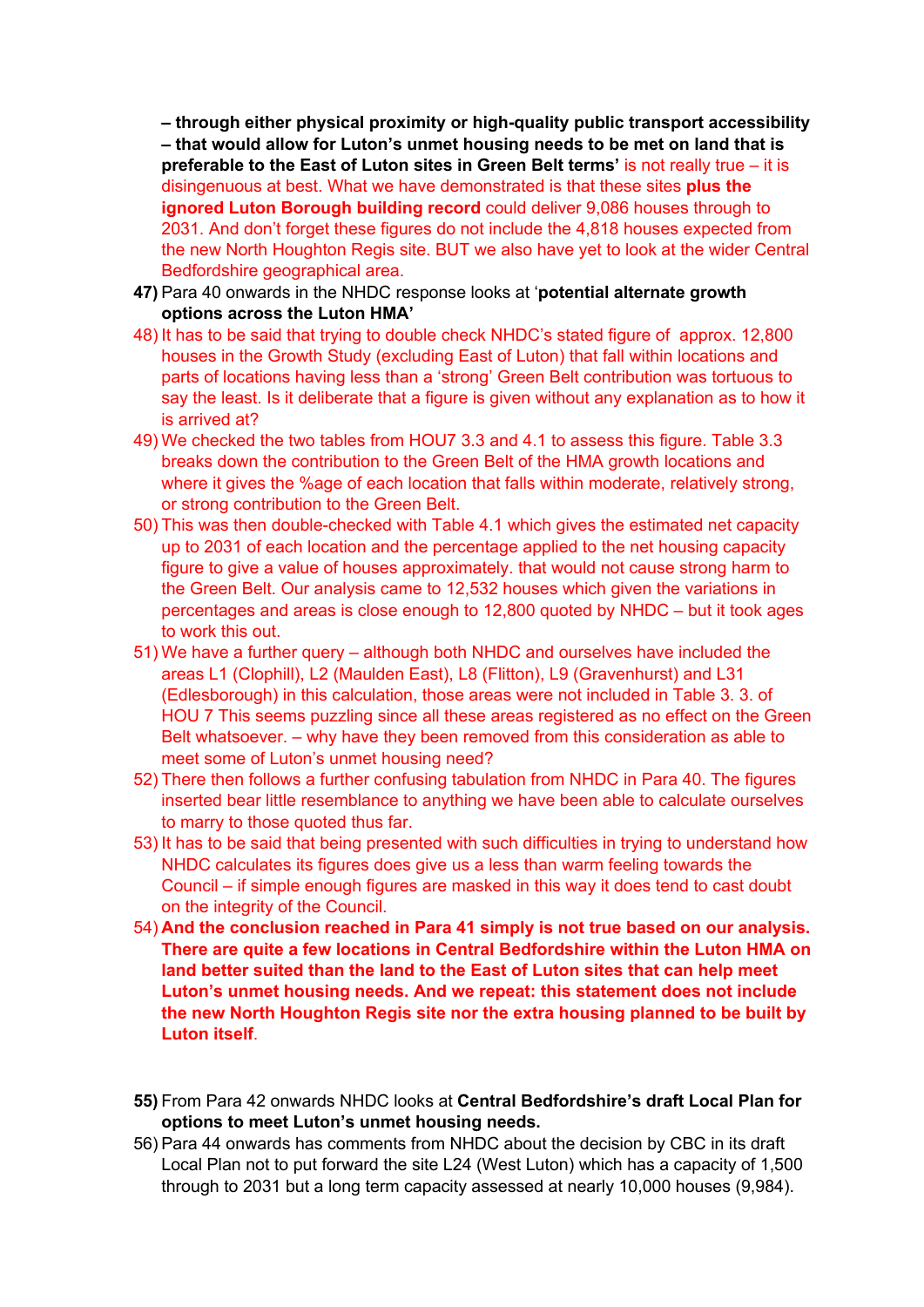- 57) Reasons given by Central Bedfordshire, according to NHDC, are:
	- Feasibility of connectivity with Luton particularly whether a guided busway could be built in time and by this scheme;
	- Requirement for significant landscape buffers to ensure separation between the proposed housing and existing housing;
	- Retention of the chalk valley side running parallel to the M1 and creation of a strategic woodland buffer to minimise impacts on landscape;
	- Capacity of the local waste water treatment to support the substantial increase in population.
	- Uncertainty around expansion plans for Luton Airport with some studies not due to be published until sometime later.
- 58) Some of the arguments put forward by Central Bedfordshire could equally well apply to the East of Luton sites including lack of transport connectivity and indeed road connectivity; no consideration by NHDC of impacts on landscape in the East of Luton areas despite the fact it is prime Green Belt land, uncertainty around Luton Airport expansion when one of the parcels of land in the East of Luton allocations directly abuts the airport expansion area….yet NHDC seems to be blissfully unaware that there is an expansion plan for the airport or at the very least makes no significant comment about this National Significant Infrastructure Project!
- 59) From a landscape perspective there is absolutely no comparison between the potentially sacrificed East of Luton sites and the proposed L24 sites. Looking at the plan of the L24 sites, most of the site is directly to the west of the M1 with development already in place across the motorway. It is close to J10 and the prospect of the Newlands development for retail and leisure in Luton and which will be connected by public transport. Some of the arguments being put forward by NHDC seem spurious to say the least.
- 60) Fundamentally, this decision by Central Bedfordshire not to bring forward the west of Luton sites has been directly challenged by the two inspectors examining the draft Local Plan and therefore for NHDC to rely on this statement by Central Bedfordshire to justify its own belief in the suitability of the East of Luton sites is premature. The NHDC inspector also criticised the NHDC Local Plan for not adequately assessing the suitability of all sites in the Luton HMA – this whole area of contention needs to be treated with great caution.
- 61) From Para 46 onwards NHDC states that following Central Bedfordshire's deferral of L24, Central Bedfordshire has also decided not to take forward a 'significant majority' of potential alternative locations identified in the Growth Study either in whole or in part and have instead identified some new allocations as detailed below to meet Luton's unmet needs.
- 62) But of the list of 11 locations stated by NHDC to be from Central Bedfordshire **five of them DO NOT** appear in the Central Bedfordshire paperwork (EXAM 41) that was also submitted in the NHDC paperwork to the Inspector. This makes for very confusing reading which we shall try to clear up.
- 63) In the CBC Exam 41 listing there are 13 strategic sites earmarked by Central Bedfordshire to meet its proportion of the unmet needs from Luton – 7,350 houses. Of these, Central Bedfordshire subsequently withdrew three sites (HAS04, HAS 09 and HAS20 totalling 657 houses) at the request of the two Inspectors to leave 10 potential sites.
- 64) Amazingly of the 10 remaining sites documented by Central Bedfordshire **5 of them DO NOT** appear in the NHDC listing in Paper C – how can this happen???
- 65) It beggars belief that on something so reasonably straightforward as this namely a list provided by Central Bedfordshire of those locations that they propose to develop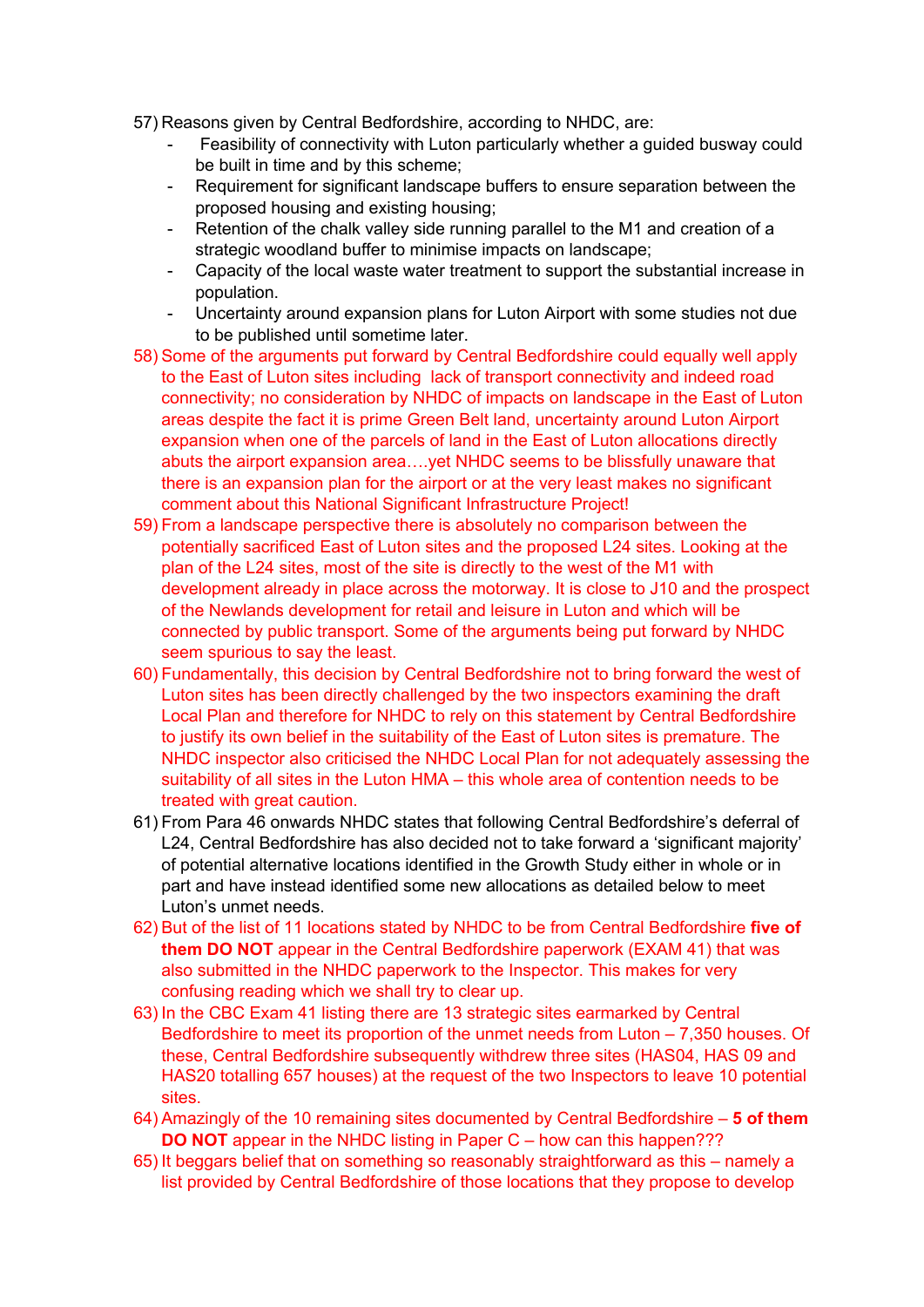to meet Luton's unmet needs - NHDC has contrived to 'invent' from somewhere 5 locations not suggested by Central Bedfordshire and ignore 5 sites that appear in the Central Bedfordshire listing (including the major North Houghton Regis site).

- 66) This confusion does bring into question the whole allocation of sites to meet Luton's unmet needs and casts doubt on the integrity of the Councils involved.
- 67) To try and clarify this mess the allocations stated by NHDC as being offered by Central Bedfordshire firstly are given below. There are 11 of them, five of which (in green below) do not appear in the actual Central Bedfordshire listing:
	- Land SA1 North of Luton (within Growth Study allocation L20 where it was down for 2000 houses through to 2031 – new allocation 2,100 houses;
	- Land HAS05 -Land east of Barton-Le Clay (within Luton Growth Study as L10 to potentially deliver 924 houses) – new allocation 498 houses
	- Site HAS14 Land off Eaton Park, Eaton Bray (within Luton Growth Study as L29 - allocated as 411 houses)
	- Site HAS17, Steppingley Road Flitwick (within Luton Growth Study as L5 allocated as 1,500 houses
	- Site HAS19, Land at Upper Gravenhurst (within Luton Growth Study as L9 allocated as 240 houses)
	- Land HAS24 Land to the south west of the A5, Hockcliffe (within Growth Study as part of L15 potentially to deliver 1,500 homes) – new allocation 77 houses.
	- Land HAS25 Land at Leighton Road Hockcliffe (within Growth Study as part of L15 – for delivery of 1500 houses) – new allocation – 14-23 houses)
	- Site HAS38, Land fronting Silsoe Road, Maulden (within Luton Growth Study as L2 – allocated as 521 houses
	- Land HAS49 Land East of Leighton Road, Toddington part of Growth Study for delivery of 1500 houses) – new allocation - 92 houses
	- Site HAS52 Land off Flitwick Road, Westoning (within Luton Growth Study as L11 – allocated as 593 houses.

It is important to note that the 5 green locations above do not feature revised housing allocations for the simple reason that they no longer appear on the Central Bedfordshire lists! However, the number of houses originally allocated by Central Bedfordshire for these five locations total 3,265.

Allocations submitted by Central Bedfordshire in Exam 41 to help meet Luton's unmet housing needs, but which do not appear in the NHDC listing are:

- Land SA5 North Houghton Regis (1 & 2) not included in the Growth Study but estimated to deliver 4,818 houses
- Land HAS 07 Caddington Park, Caddington not in the Growth Study for delivery of 66 houses
- Land HAS 21 Land west of Sundon Road, Harlington not in the Growth Study - for delivery of 154 houses
- Land HAS 26 A5 Watling Street, Hockliffe not in the Growth Study for delivery of between 27-41 houses
- Land HAS 50 Alma Farm Toddington not in the growth study for delivery of 159 houses.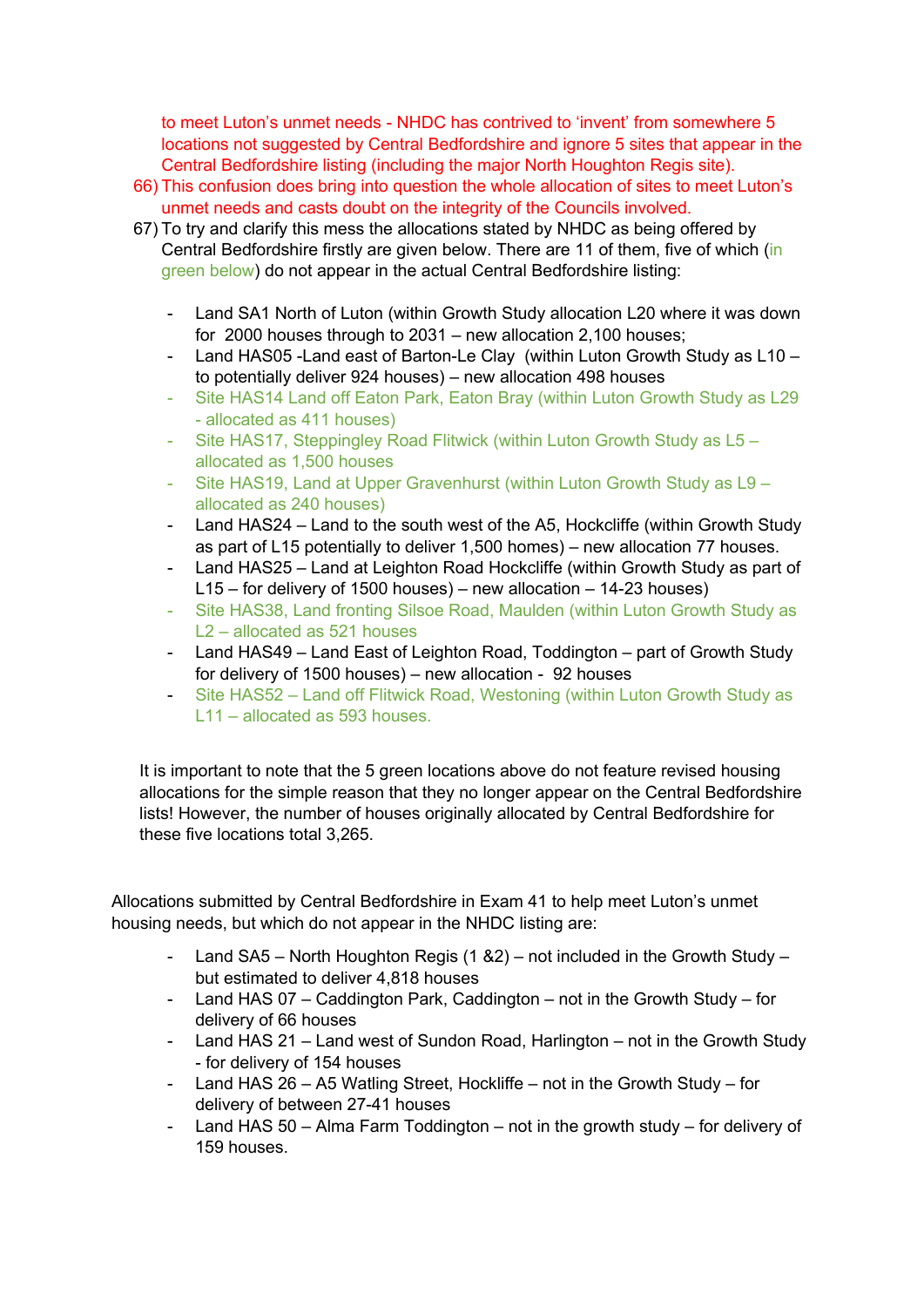These new allocations, mysteriously omitted from the NHDC list that they said was supplied from Central Bedfordshire, total a potential of 5,224 houses – that is an increase of 1,959 houses over the previous list.

- 68) Despite this apparent confusion, the sites stated by Central Bedfordshire that it has allocated to help meet Luton's unmet housing needs are said to be able to deliver between 8,005- 8,028 houses through to 2031.
- 69) Central Bedfordshire also states that in addition to these strategic sites its draft Local Plan also allocates 52 small and medium sites for residential development ranging in size from 12 to 650 houses and spread throughout Central Bedfordshire. It adds that a number of these sites which will be released from the Green Belt and which sit within the Luton HMA will also contribute in part towards meeting the unmet needs from Luton – areas that fall into this category are Barton Le Clay, Hockcliffe, Caddington, Chalton, Harlington and Toddington….so more houses will be possible from these allocations to help meet Luton's unmet needs.
- 70) Central Bedfordshire states that its commitment to meet its contribution of 7,350 houses for Luton will have a 13% buffer up to 8,322 houses or 972 extra houses. However, they later state that as the plan delivery will start later, then the number of committed houses will have to drop by a factor of some 585 houses to leave a smaller buffer of 5% or 387 houses.
- **71)** On all accounts therefore CBC states that it will meet its share of Luton's unmet needs and possibly add an extra 387 houses. To those figures must be added the **extra 3,872 houses from within Luton.**
- **72)** Despite this firm statement from Central Bedfordshire, NHDC then in its submission second guesses the Central Bedfordshire plan and pours cold water on the ability of Central Bedfordshire to deliver the houses required so as to try and justify its own plan to build 2,150 homes to the East of Luton.
- **73)** Firstly it states in para 47 that of the 11 sites it says are offered by Central Bedfordshire (in fact the figure is 10 sites), only four relate to potential growth locations within the Growth Study that are considered to have strong links to Luton. But their arguments fall down somewhat when we realise that two of the four sites are not included in the actual Central Bedfordshire documentation.
- **74)** NHDC further states in para 53 that some of the sites identified by Central Bedfordshire in Exam 41 are '**relatively remote'** from Luton in locations such as Barton-Le-Clay, Hockliffe and Toddington – pointing out these sites were not identified in the Growth Study and are not connected to Luton by high quality public transport. And as such cannot be considered as preferable locations to the East of Luton sites. This is second-guessing a neighbouring Council's plans and is strange when one considers that the views being put forward by NHDC are in response to concerns expressed by the Inspector to the NHDC draft Local Plan that their own plans relating to the East of Luton sites are seriously flawed.
- **75)** The question that has to be asked here is whether the Growth Study is now to be regarded as inherently flawed, given that so many questions are being posed of it by two sets of Inspectors.
- **76)** Furthermore as Central Bedfordshire has offered for development other sites not previously considered as part of the Growth Study, does that not render much of the Growth Study unfit for purpose, particularly as Luton and Central Bedfordshire combined make up the vast bulk of the Luton HMA and yet the result that NHDC seeks is to allow this small parcel of land around Cockernhoe to end up being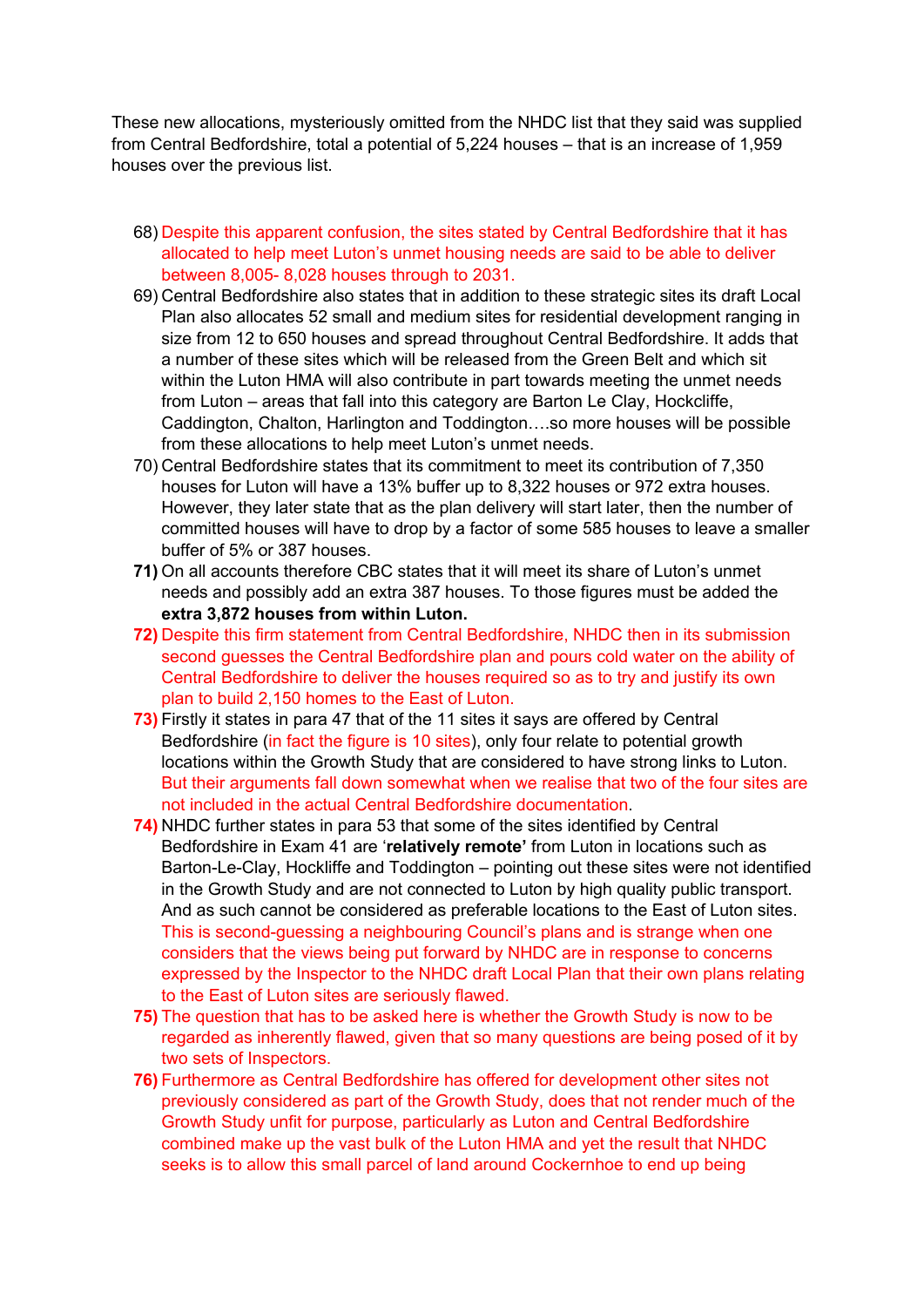potentially the second largest contributor to meeting Luton unmet needs from within the HMA after the North Houghton Regis site.

- **77)** And is it written in stone that a local authority always has to abide by the findings in the Growth Study, if it decides that other development areas subsequently could be brought into use to meet neighbouring unmet needs?
- 78) Clearly the Inspectors studying the Central Bedfordshire Local Plan have come to the conclusion that a lot more work needs to be done by the Council to justify their housing allocations and specifically to meet Luton's unmet needs and it is likely that a consequent delay will occur. NHDC uses this to try and justify the building of the houses East of Luton without any apparent concern that its own plans for this area are under severe scrutiny.
- 79) It is not just Central Bedfordshire planners that are under examination here but also NHDC – the fact remains that the whole Luton HMA Growth Study is now looking to be seriously flawed and no reliance can be derived from it no matter which Council's land is concerned.
- **80) However, the one set of figures that appear to be believable is that from within Luton relating to its own house building programme. There is no doubt what Luton has delivered to date; there is a firm plan for the delivery of more houses over the three years to end 2022, and from that time on until the end of 2031 there is a further detailed allocation of named building sites with yearly housing deliveries documented. The extra 3,872 houses from within Luton MUST be factored into all these numbers.**
- 81) In Para 58 NHDC studies Central Bedfordshire's plans to deliver house builds across the Luton HMA to meet its own needs and concludes that it will fall short through to 2031 by 13,400 – 7594 = 5806 houses. The implication of this NHDC conclusion seems to be that whilst Central Bedfordshire probably can deliver housing to meet its proportion of Luton's unmet needs it will not be able to deliver enough to meet its own unmet needs. This could be a contentious conclusion at best and surely is something that the Central Bedfordshire Local Plan Examination will consider.
- 82) In their conclusions starting at Para 60 NHDC argues that the delays and uncertainties place a 'further imperative' upon this examination to support NHDC's present allocation, because of the Inspector's acknowledgement of the 'acute and pressing need' of the unmet housing need arising from within Luton.
- 83) The Inspector did say that, but also pointed out that it such an 'acute and pressing need' still has to be evidentially based, particularly in relation to demonstrating exceptional circumstances. An acute and pressing need does not make it right that house building should go ahead willy-nilly just to satisfy NHDC's own objectives…….is the 'acute and pressing' need from within Luton going to be materially improved by the delivery of 2,150 homes in East of Luton especially since the delivery of those homes are going to take place over an elapsed period of 16 years? (Source: Statement of Common Ground between NHDC, Bloor Homes and The Crown Estates). No. Far better to allow Luton to continue on its upward building trajectory and deliver from its own resources for the moment to give time for the mess of the Luton HMA to be sorted out, for the Central Bedfordshire examination of the west of Luton sites and all their other contentious sites to be examined more thoroughly.
- 84) Furthermore all this NHDC analysis is based upon the OAN statistics as they stand at the moment. As we have seen the new Luton HMA OAN complied by Opinion Research Services for both Central Bedfordshire and Luton shows a lower housing